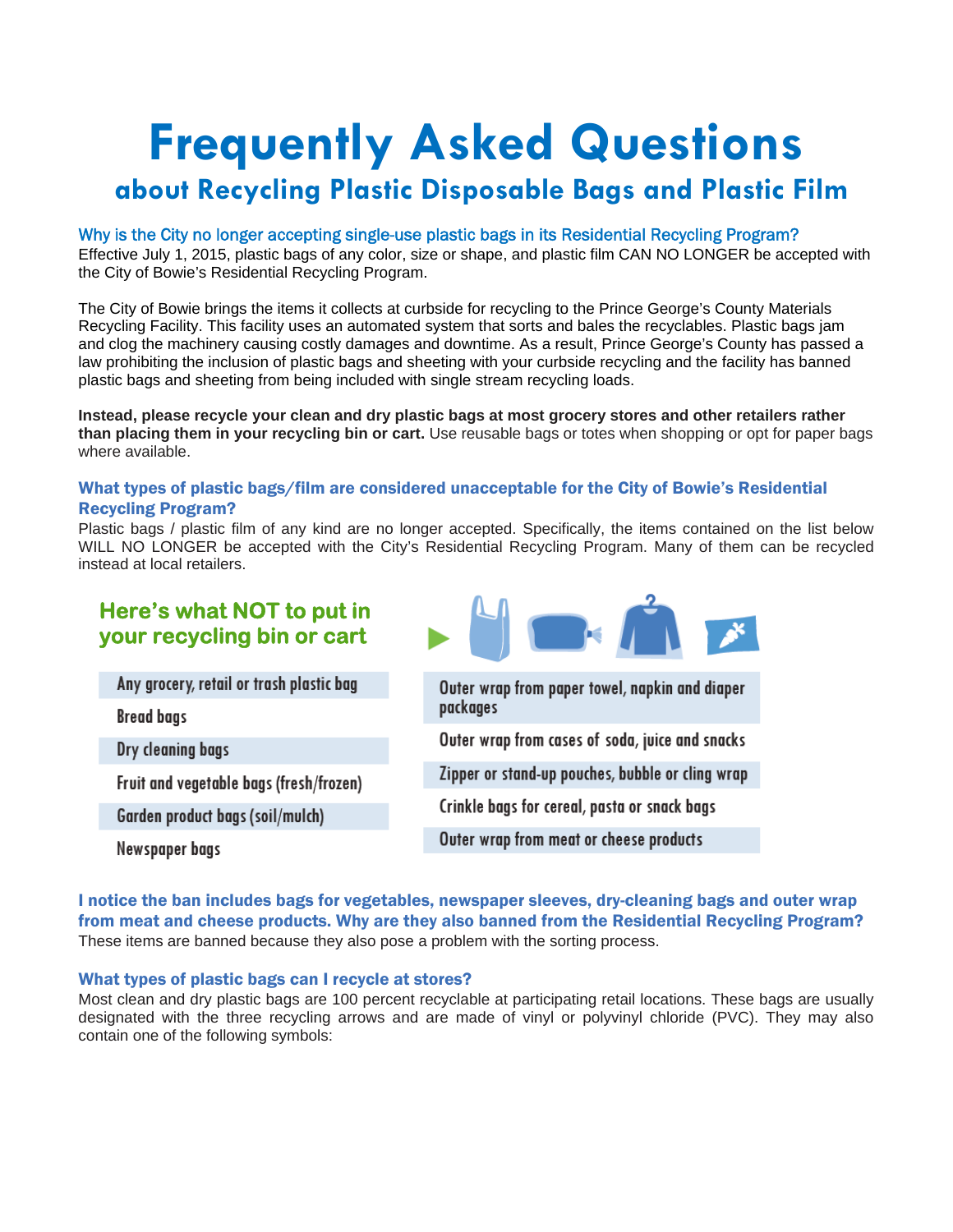## **Frequently Asked Questions about Recycling Plastic Disposable Bags and Plastic Film**



The following types of plastics/bags **are accepted** at most local store drop-off centers:

- 1. Newspaper and dry cleaning covering
- 2. Retail and produce bags (grocery bags, other plastic bags labeled with #2 or #4 etc.)
- 3. Product wraps (paper towels, water bottles, diapers, toilet tissue etc.)
- 4. Bread bags and food storage (Ziploc-type) bags

The following types of plastics/bags **are not accepted** for recycling at most local store drop-off centers:

- 1. Degradable/compostable film or bags
- 2. Frozen food bags
- 3. Prewashed salad mix bags
- 4. Plastic wrap (Cling Wrap/Saran Wrap)